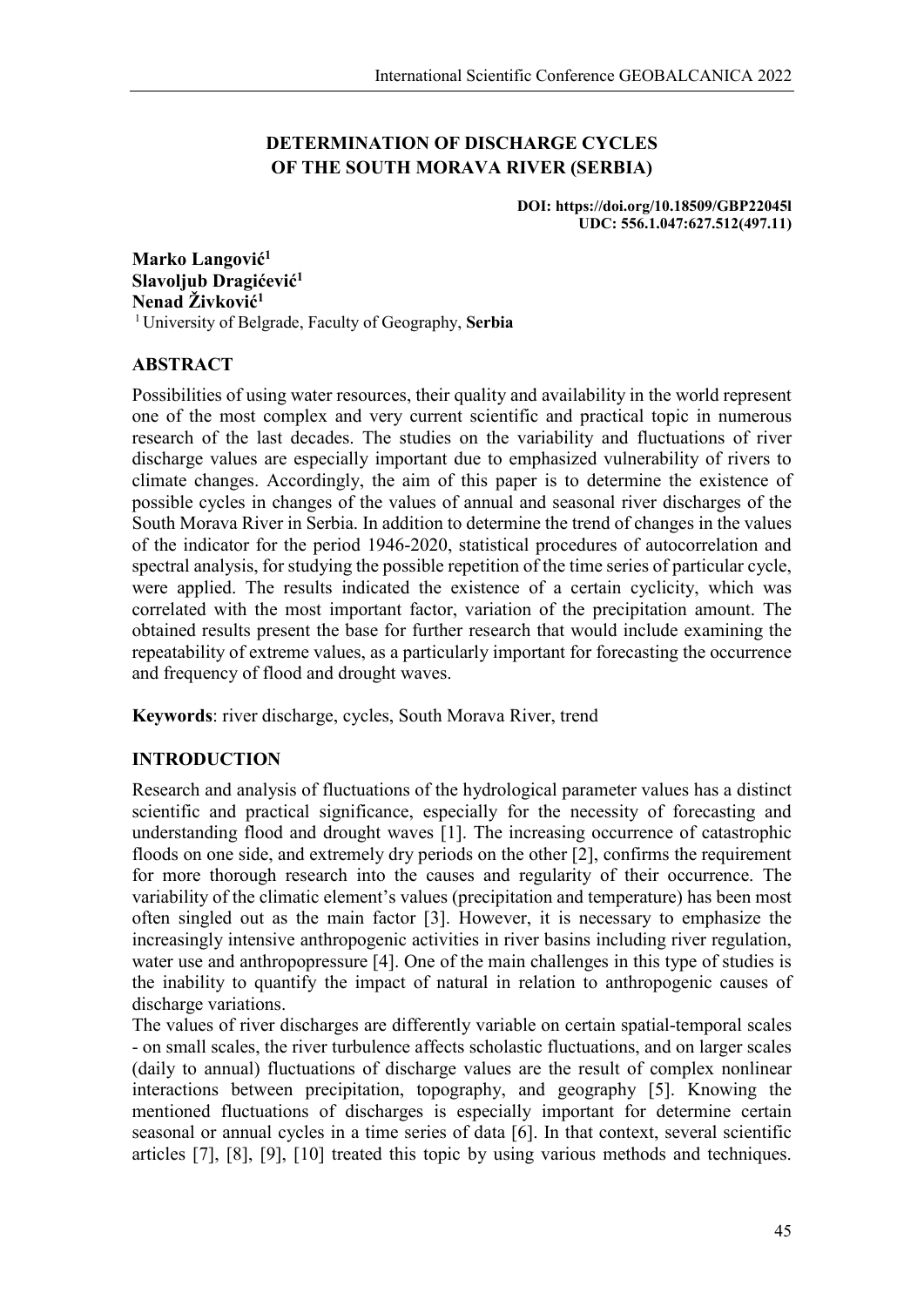Smith et al. [11] identified certain variability of river discharges, using the method of wavelet transformation over the values of daily discharges. Chang & Yeh [12] used spectral analysis to determine the correlation between precipitation on the one and runoff on the other side, defining the basin as a "block box" with an input indicator (precipitation) and an output indicator (runoff). A similar study was conducted by Roshani et al. [9] who determined the existence of a certain water cycle of the Rudhan River (Iran), especially during the summer and autumn seasons. Some research used the same methodology to investigate the correlation between water level changes and climate changes [13], [14].

In order to determine the discharge cycles and their repetition, the first step include trend analysis and registration of changes of the hydrological parameter. However, it is important to notice that trend analysis can often lead to a wrong conclusion due to the non-stationarity of a time series, i.e., due to the existence of perennial watery and drought cycles in the series. The aim of this paper is to investigate the existence of possible cycles in the values of the mean annual and seasonal river discharges of the South Morava River (Serbia) as well as to observe the time intervals of their repetition. For that purpose, statistical methods of autocorrelation and spectral analysis were applied. In addition, general statistical trend tests (Mann-Kendall and Pettitte test) were used to observe the trend in the time series.

# **MATERIALS AND METHODS**

### **Study area**

Due to specific water regime, basin characteristics and river morphodynamic, the South Morava River represent adequate example for investigating the variability of river discharges. The South Morava River begins at the confluence (near Bujanovac) of the rivers Binačka Morava and Preševska Moravica at an altitude of 392 m. Near Stalać (145 m a.s.l.) West Morava River (left side tributary) and South Morava River (right side tributary) form the Great Morava River. According to data from 2019 the total length of the South Morava River is 235.5. Its river valley has composite feature in south to north direction, which indicate appearance of several gorges and valleys. The South Morava River Basin covers an area of 15,469 km2, with smaller parts in the territories of Bulgaria and Northern Macedonia [15], [16].

On the South Morava River six active hydrological stations has been registered. On each of them, the most important hydrological parameters are measured. For the analysis of the mean and seasonal discharge variations, data from four active hydrological stations were used, for which empirical data for a 75-year period (1946-2020) exists. Data were obtained from the Hydrological Yearbooks of RHSS [17] for the following stations: Mojsinje (1), Kurvingrad (2), Grdelica (3), and Vladičin Han (4) (Fig. 1). The first two stations are located in the lower course of the South Morava River, downstream (Mojsinje – 16.4 river km) and upstream (Kurvingrad – 105.7 rkm) from the confluence of its largest right tributary Nišava River, while the other two are located in the middle course (Grdelica – 155 rkm, Vladičin Han – 187.6 rkm).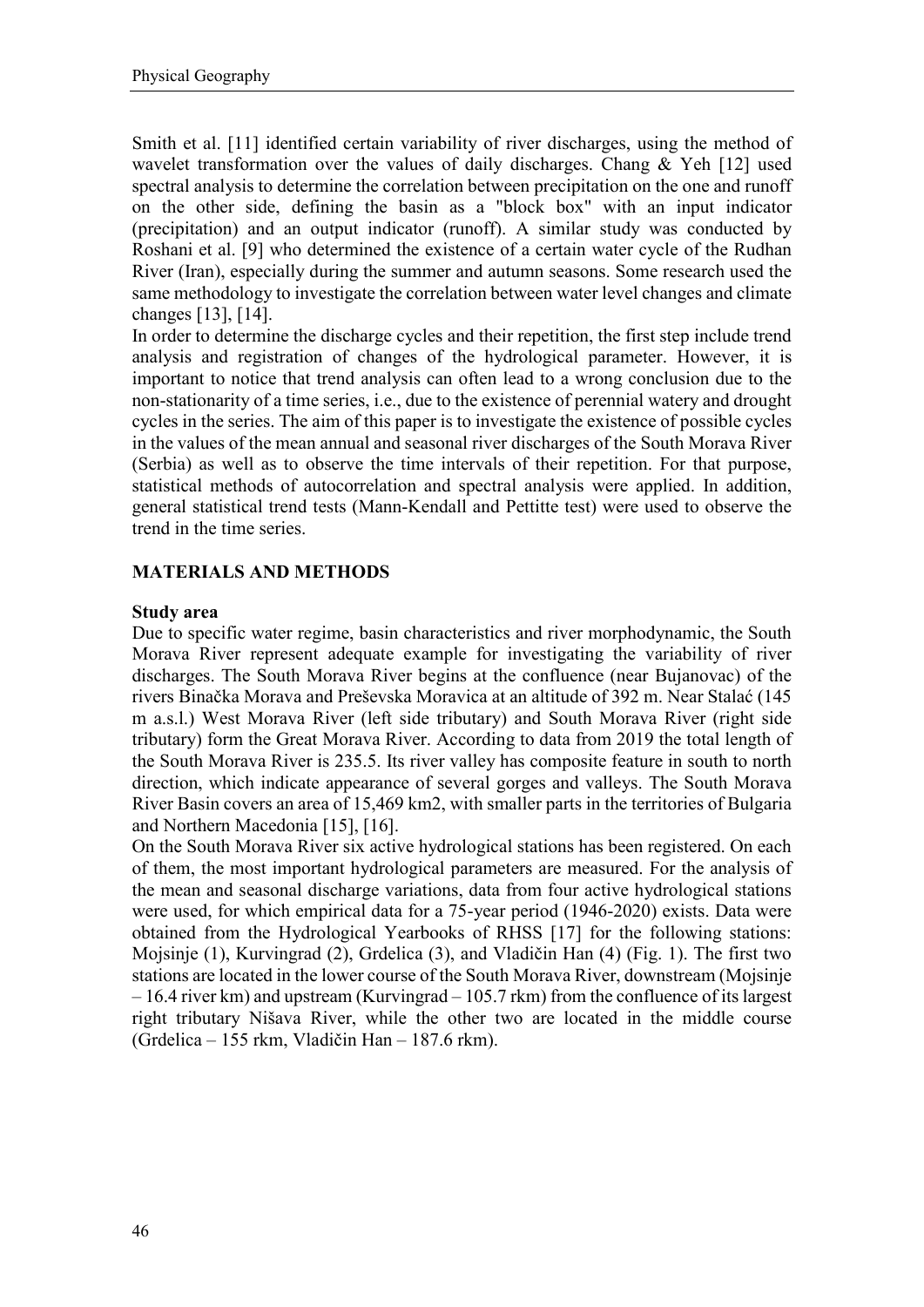

**Figure 1**. Geographical position of the South Morava River and four hydrological stations in Serbia

## **Methodology**

Numerous techniques and methods have been used in academic literature in order to determine the trend changes of hydrological parameters and the occurrence of cycles of a certain discharge. For the purpose of this article, several statistical and quantitative methods, processed in different statistical programs, were used. Before the existence of certain discharge repetition was determined, trends of river discharges were analyzed by using Mann-Kendall and homogeneity tests, which are applied in many meteorological and hydrological analyzes [18], [19], [20], [16], [21].

Autocorrelation is a statistical method also known as "serial correlation". This technique is important in procedures of observing the repetition of a part of a data series (time series) with a certain time lag. One sequence correlates with itself, so that in each subsequent step, it is shifted by one time lag. The autocorrelation function is symmetric about zero [22]. Dominant "zero" autocorrelation means coincidence in time series data - while periodicities are observed if there are pronounced peaks. The aim of applied autocorrelation is to show whether there is a stationary or seasonal value of the indicator in the time series [23].

Spectral analysis encompasses many useful methods based on Fourier time series analysis. The analysis is useful in examining data within time series, and therefore can be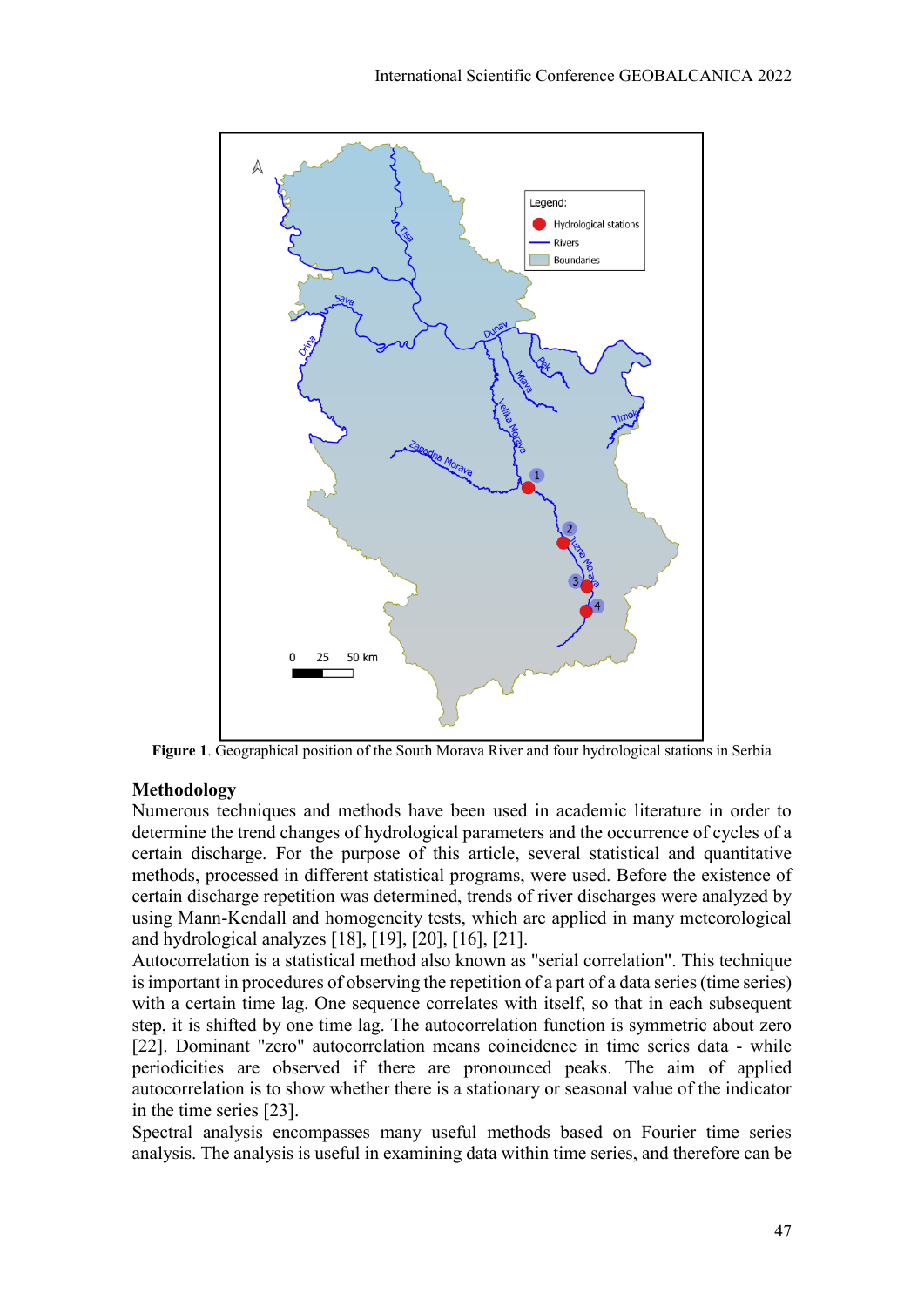applied in various hydrological research as well as in the fields of paleogeography, climatology, meteorology, oceanology, geophysics, etc. [7]. Many authors used this procedure for many decades, but Kite [24] who analyzed the temporal sequence of water levels and river discharges, examined linear trends, periodicities, autoregression, and possible correlation with climate variability, and Lall & Mann [25] who investigated changes of the Great Salt Lake water level [26] can be considered as pioneers in using mentioned technique in the hydrological research. The main goal of spectral analysis is to transform the time domain (time series of data) into a frequency domain. It can be described as the decomposition of a time series into sinusoids (sine waves) of different amplitudes, phases and periods [27]. By summing all these sinusoids, initial time series would be obtained. Walega et al. [28] state that the significance of spectral analysis is that it "breaks" a complex time series (consisting of cyclic elements) into several basic functional sinusoids with specific wavelengths. Use of spectral analysis could enable describing the frequencies of time series and observing the presence of high frequency variations and cyclicity. The ultimate goal of the analysis is to assess the strength of the periodic component of all possible frequencies

## **RESULTS AND DISCUSSION**

Determination of the existence of a certain trend in time series provide an adequate basis for identification of the cyclical repetition of a period with similar discharges. The nonparametric Mann-Kendall test was used to identify the trend of mean annual and seasonal discharge. Out of four investigated hydrological stations of the South Morava River, the decreasing trend of average annual discharge was recorded at 100% of the analyzed profiles. A decreasing trend that is not statistically significant was observed in 75% of profiles (3 stations). The other 25%, i.e., one station, is characterized by a statistically significant decreasing trend. The test results indicated that at the level of mean annual values, the discharge has a dominant decreasing trend, which is in correlation with most rivers in Serbia [19]. The average reduction rate varies from 0.014 m3/s/year on the Grdelica HS, to 0.14 m3/s/year on the Kurvingrad HS. On the Mojsinje HS, the level of significance is 0.1, which indicates existence of moderate significant decreasing trend (Z)  $= 1.73$ ) (Tab. 1).

Analyze of the seasonal trend of discharge values showed certain differences in the characteristics of the observed trend. However, a common feature for all seasonal trends is that there are no significant changes in the values. The main characteristic of winter seasonal discharges is decreasing trend (from -0.59 on the most upstream station of Vladičin Han, to -1.45 on the most downstream station of Mojsinje) in the limit of significance. In spring, seasonal discharges indicated certain differences depending on the profile - decreasing trend on the downstream profiles of Mojsinje and Kurvingrad (average -0.022 m3/s/year), and increasing trend on the upstream profiles of Grdelica and Vladičin Han (average 0.09 m3/s/year). On three HS in the period 1946-2020 a decreasing trend was recorded in summer season with an average value of -0.52 m3/s. A stagnant or mildly increasing trend on the largest number of profiles was noticed during the autumn (HS Kurvingrad,  $Z = 0.32$ ).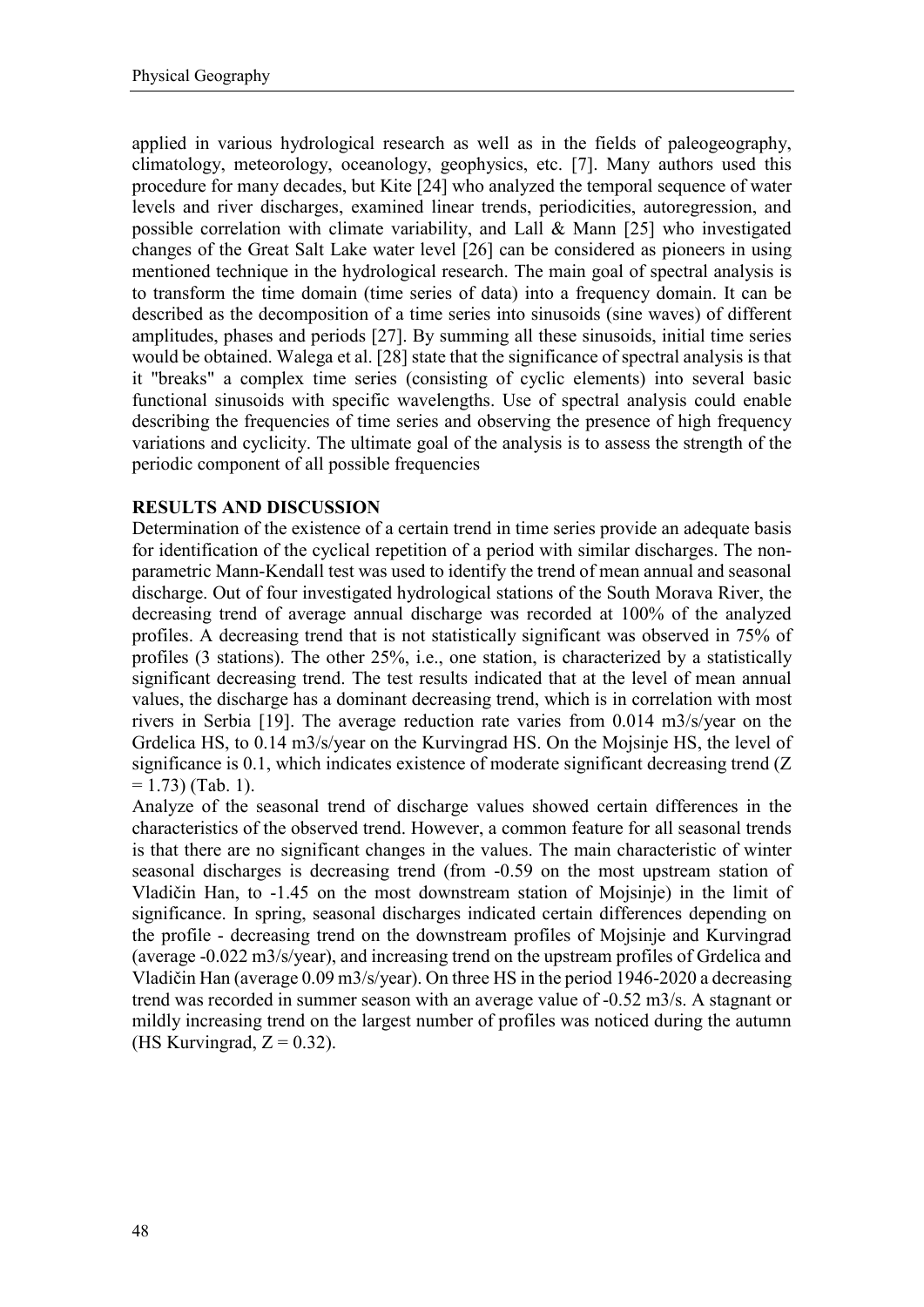| <b>HS</b>    | $\frac{1}{2}$ . The results of the fifth und homogeneity test for the period 1940 $\pm$ 020<br>Period | $Qsr(m^3/s)$ | Z       | $\alpha$                 | Year of change |
|--------------|-------------------------------------------------------------------------------------------------------|--------------|---------|--------------------------|----------------|
| Mojsinje     | Spring                                                                                                | 162.9        | $-0.87$ | -                        | 1988           |
|              | Summer                                                                                                | 55.59        | $-0.82$ |                          | 1983           |
|              | Autumn                                                                                                | 39.06        | 0.05    |                          | 1971           |
|              | Winter                                                                                                | 107.7        | $-1.45$ |                          | 1981           |
|              | Annual                                                                                                | 91.69        | $-1.73$ | $^{+}$                   | 1981           |
| Kurvingrad   | Spring                                                                                                | 99.28        | $-0.51$ |                          | 1982           |
|              | Summer                                                                                                | 32.53        | $-0.53$ |                          | 1983           |
|              | Autumn                                                                                                | 23.93        | 0.32    |                          | 1969           |
|              | Winter                                                                                                | 59.78        | $-1.51$ |                          | 1981           |
|              | Annual                                                                                                | 55.85        | $-1.45$ | $\overline{\phantom{0}}$ | 1984           |
| Grdelica     | Spring                                                                                                | 41.91        | 0.28    |                          | 1953           |
|              | Summer                                                                                                | 14.13        | 0.88    |                          | 1963           |
|              | Autumn                                                                                                | 11.98        | 0.03    |                          | 1969           |
|              | Winter                                                                                                | 30.72        | $-1.02$ | $\overline{\phantom{0}}$ | 1986           |
|              | Annual                                                                                                | 24.69        | $-0.28$ |                          | 1984           |
| Vladičin Han | Spring                                                                                                | 31.29        | 0.23    |                          | 1953           |
|              | Summer                                                                                                | 10.55        | $-0.22$ |                          | 1983           |
|              | Autumn                                                                                                | 9.45         | $-0.31$ | $\overline{\phantom{0}}$ | 1981           |
|              | Winter                                                                                                | 24.21        | $-0.59$ |                          | 1984           |
|              | Annual                                                                                                | 18.87        | $-0.44$ |                          | 1984           |

**Table 1**. The results of the MK and homogeneity test for the period 1946-2020

+ - significance of 0.1; - significance higher than 0.1 i.e., does not indicate any significance in this parameter change

Results of homogeneity test showed that, in the period of 75 years, an all stations a point of change of annual discharge occurred in the period 1981-1986 (Tab. 1) (on HS Mojsinje, from 103.95 m3/s before year of 1981 to 80.7 m3/s after). When it comes to the seasonal discharges, certain disparities regarding the point of change can be observed. Winter discharges are completely coincided with the period determined by annual values. The biggest differences regarding the point of change of seasonal discharges can be noted on the HS Grdelica, where slightly increasing trend was registered, mostly after the 1950s and 1960s (spring, summer and autumn).

The statistical method of autocorrelation was applied by using the same input data on four representative hydrological stations of the South Morava River. In Fig. 2 value of the correlation coefficient for the discharge data and their dynamics in the domain of the 95% confidence interval (black line) are presented (the value of the autocorrelation coefficient is 0.25). The deviation of the correlation value from the mentioned interval indicates that the coefficients are statistically significant, i.e., that the sequence with a certain shift (lag) correlate well with itself. In that case, the base for determination of the possible occurrence of cyclicality i.e., repeatability of a time series after a certain period, can be recorded.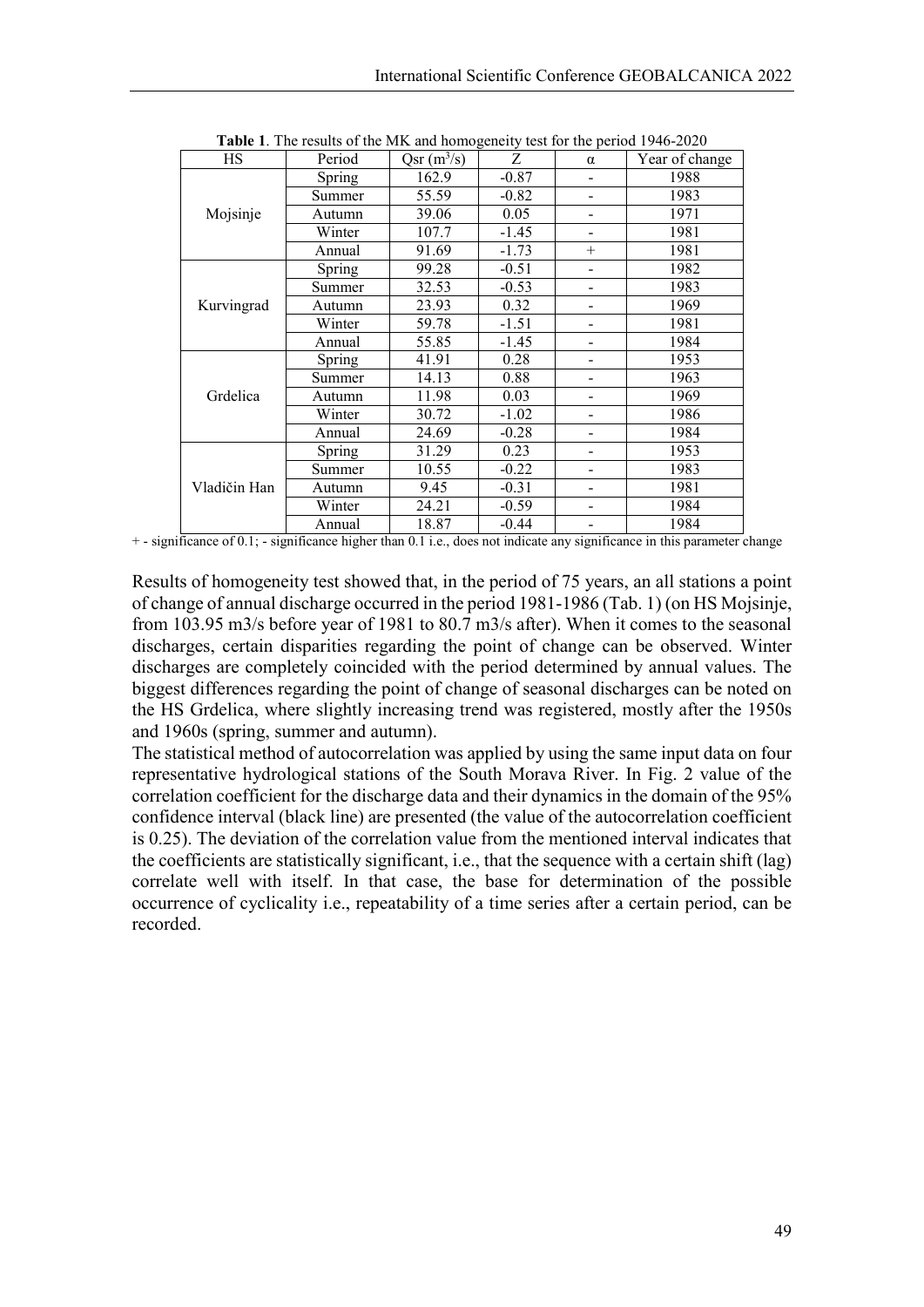

**Figure 2.** Autocorrelation of mean annual discharge values for the period 1946-2020 а) Mojsinje, b) Kurvingrad, c) Grdelica, d) Vladičin Han

The graphs presented in Fig. 2 shows that none of significant autocorrelation between the data of mean annual discharge values was registered. Accordingly, obtained results can be described as random and mutually independent. It is also possible to determine the indications of a certain cyclicity within the analyzed sequence, which will be more relevant explained by using another method. Taking into account the fact that the period by definition starts with value 1, it can be noted that almost the entire autocorrelation is within the 95% confidence interval. On the stations of Mojsinje and Kurvingrad, it can be observed obvious pattern that the first 38-year period is characterized by an almost positive correlation, and the second period by an almost negative one. On the other two profiles, it is noticed the dominance of a negative correlation or one that has a value close to zero. Based on these findings it can be concluded that isn't possible to identify further dynamics of the values of indicator, i.e., adjacent observations (periods) do not "cooperate", so this case is called the case of "no autocorrelation".

However, it can be evidenced the existence of two peaks (marked with 7.5 and 8) on the HS Mojsinje (Fig. 2a) statistically close to defined confidence interval. Nevertheless, the obtained situation does not imply that there is a dependency of data in a time series. For a defined 95% confidence interval, it can be expected that about 1/20 of the period be statistically significant due to random fluctuations. In order to reject the suspicion of the existence of random fluctuations in the observed series of data, in Fig. 3 correlograms of seasonal discharges on the HS Mojsinje are presented. The results on the graphs lead to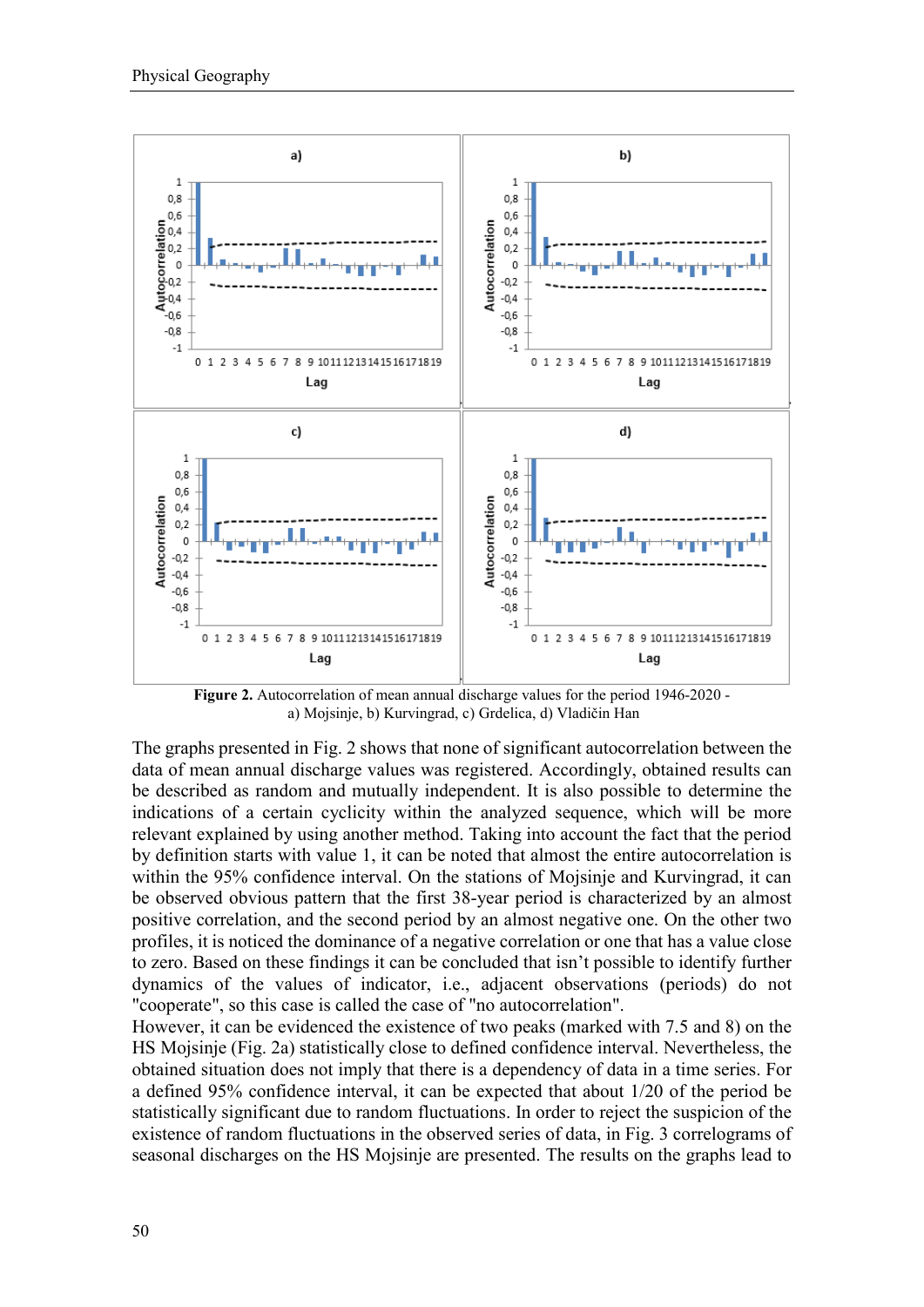conclusion that a deviation from the confidence interval exists on the autumn water discharges (value of 0.281, at lag 17) which represents "mildly significant autocorrelation". The types of autocorrelation charts presented on the Fig. 3 are called sinusoidal autocorrelation models.



**Figure 3**. Autocorrelation of seasonal discharge values for the period 1946-2020 on the Mojsinje HS - а) spring, b) summer, c) autumn, d) winter.

The idea of using spectral analysis in hydrological research is based on the possibilities that procedure offers, primarily the ability to identify cycles in a particular time series. Data of the annual and seasonal discharges were used again for the spectral analysis. The graphical results of the spectral analysis are shown in Fig. 4, i.e., on four spectrograms. At all examined stations, the frequency (F) ranges from 0.01 to 0.5, which corresponds to periods from 2 to 100 years (1/F). There was no need to analyze frequencies higher than 0.5, because maximums are not expected in that frequency range, i.e., the occurrence of periodicity is not expected.

Several distinct peaks are clearly visible on all spectrograms on Fig. 4 – one or two primary and several secondary. On the Mojsinje HS (Fig. 4a), the dominant peak has the frequency of 0.097 which responds to a periodicity of 10.2 years. The next peak is distinguished by frequency of 0.27 which corresponds to a periodicity of 3.67 years. The third peak (frequency of 0.11) will repeat its maximum every nine years. In the rest of the observed spectrum, the dominant peaks are not noticeable. The results of spectral analysis indicate repeatability trend of the maximum value of the mean annual discharge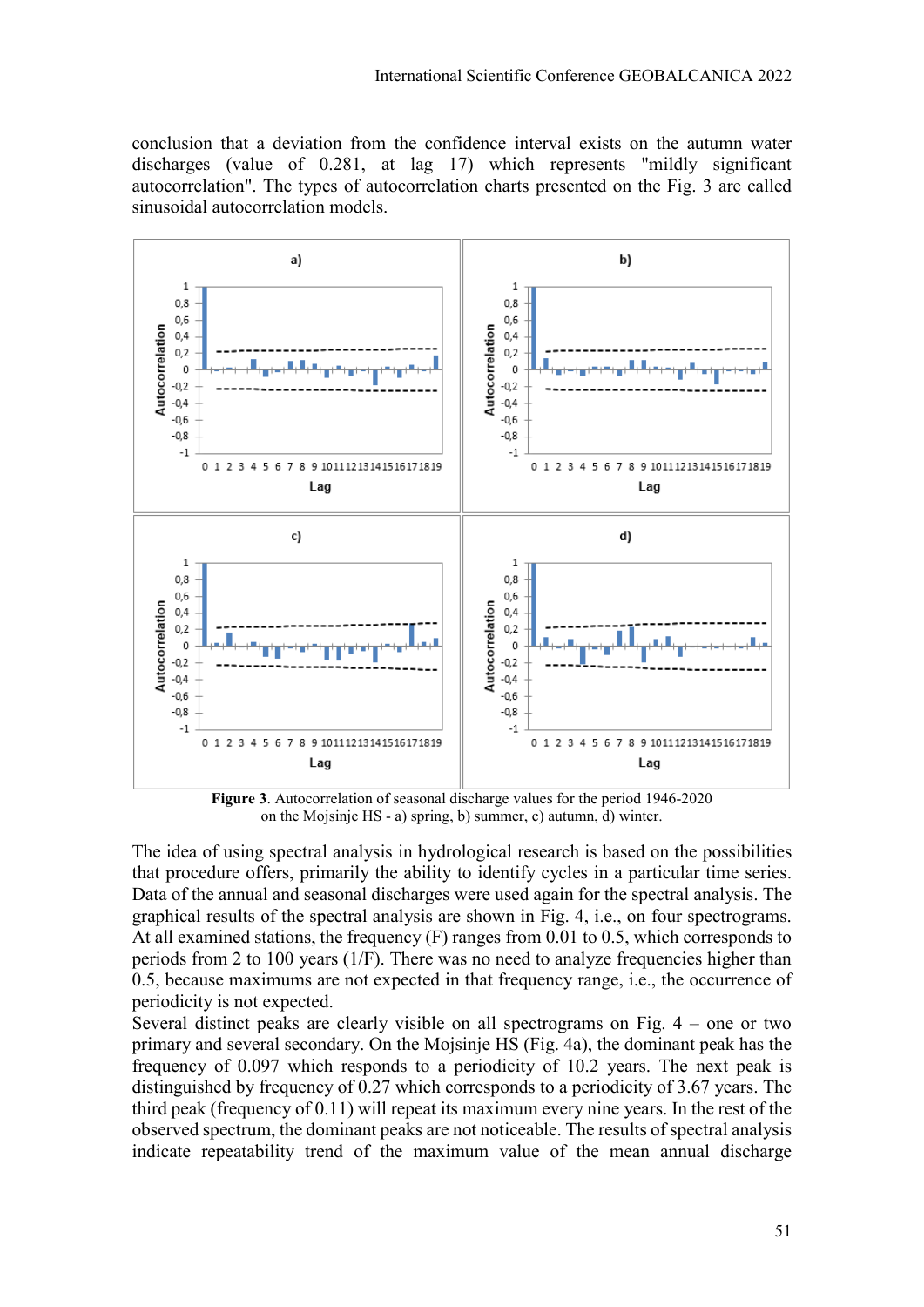approximately every 10 years, while the other regularities of repeatability are of secondary importance. Similar results were recorded on the upstream profile of Kurvingrad (Fig. 4b). A certain difference was noticed on the last two profiles. On the Grdelica HS (Fig. 4c) two maximum peaks (power  $=$  >5), frequencies of 0.117 and 0.27 and periodicity of 8.5 and 7.1 years and two secondary peaks with a repetition of 11,1 and 6 year were recorded. The most downstream profile of Vladičin Han (Fig 4d) is characterized by two distinct peaks - one primary with a frequency of 0.28 (3.5 years) and secondary with 0.15 (6.6 years).

Low frequencies visible on presented graphs are known as "a harmonic spectrum" and are characterized by large periods of oscillation that affect the change of perennial discharge values. Group of significant low-frequency spectrum harmonics constitutes a macro-periodic component. This means that the set of continuous lower discharge values can be repeated cyclically for a certain period of time. By analyzing Fig. 4c (HS Grdelica), one can observe a whole series of low-frequency oscillations that are repeated three times over the observed time period of 75 years.



а) Mojsinje, b) Kurvingrad c) Grdelica, d)Vladičin Han

Four spectrograms of seasonal discharges of the representative HS Mojsinje, are presented on Fig 5, and by analyzing them certain regularities can be distinguished. During the warmer period of the year (Fig 5a,b), one dominant (frequency 0.458 and periodicity of 2.1 years in spring, i.e. frequencies 0.221 and periodicity of 4.5 years in summer) and one secondary peak can be distinguished. Winter discharges (Fig. 5d) are specified by one maximum peak, frequency 0.27 and periodicity of 3.6 years, as well as two secondary peaks of similar power. Based on the performed spectral analysis of autumn discharges, the existence of two peaks of similar power (3.5), frequencies of 0.04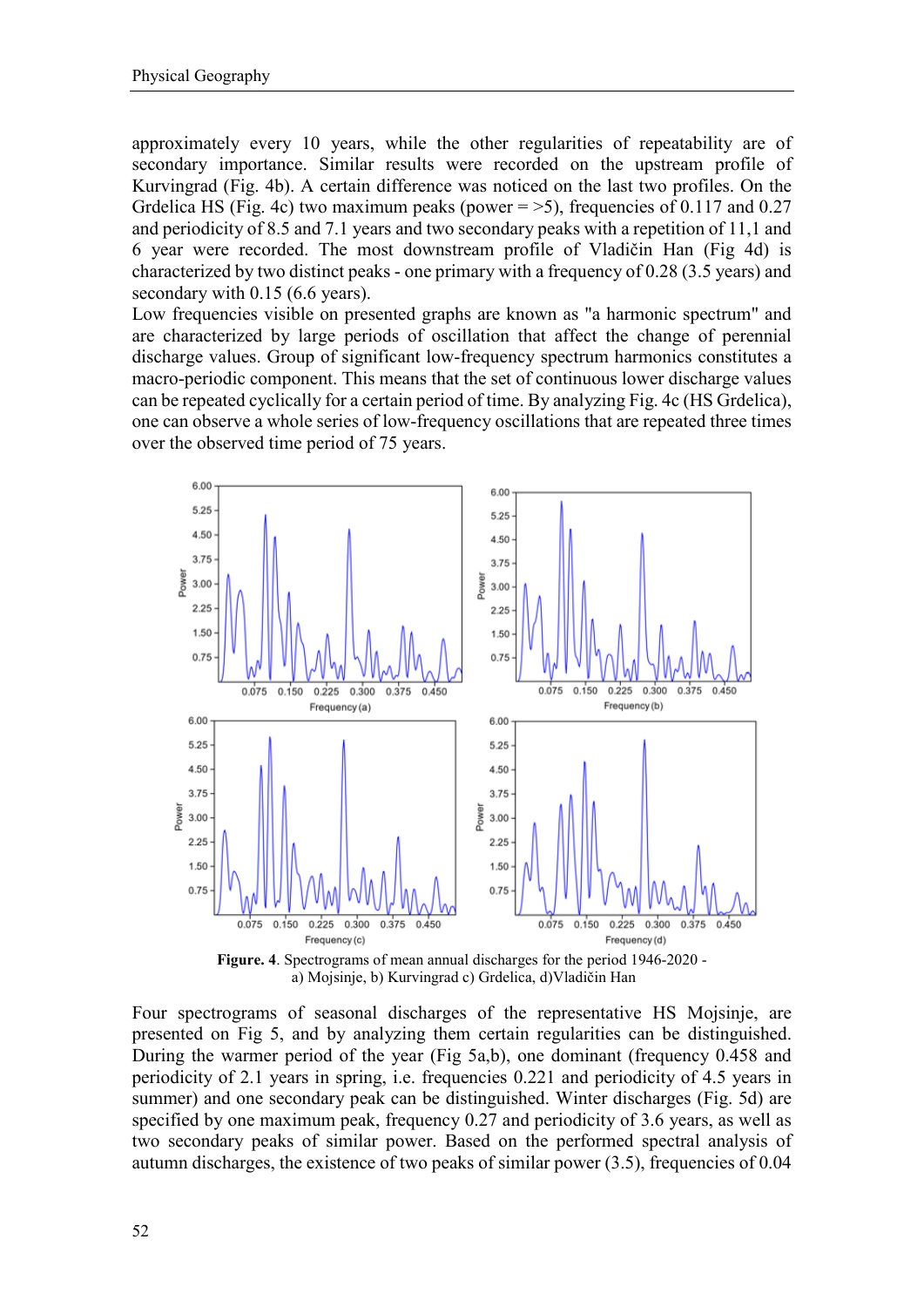(25 years) and 0.09 (11 years) can be noticed. By comparing the obtained spectrograms, it can be concluded that the occurrence of discharges of a certain value is uneven during the investigated period, while in the autumn and winter, regularities or cycles of higher or lower river discharges that change properly can be distinguished (especially during winter).



Mojsinje HS - а) spring, b) summer c) autumn, d) winter.

The results of all the applied statistical procedures enabled comprehensively understanding of studied topic. Given that the only significant decreasing trend was registered at the Mojsinje station, as well as indications of the cyclicality occurrence, this station can be emphasized as representative for further discussion. The primary hypothesis indicates that the changes of river discharges on the Mojsinje HS are conditioned by changes in the amount of precipitation, as well as changes of the discharge values of the largest tributary of South Morava River (Nišava River).

Detailed examination has indicated that a significant decreasing change in river discharges on the Mojsinje HS in the period 1946-2020 occurred during the middle of the observed interval, i.e., within the second third of the 75-year period (1971-1996). In that time sequence, a pronounced significant decreasing trend in the discharge values was recorded (MK test results,  $Z = -3.71$ , at the level of significance 0.001). In accordance with the formulated hypothesis, changes in the amount of precipitation were singled out as a main factor. Consequently, MK test was conducted over the precipitation amount data for the period 1971-1996 (required data were obtained from Meteorological Yearbook of HRSS [29] for nearest meteorological station of Aleksinac). The study shows existence of a decreasing trend  $(Z= -0.86)$ . For further explanation regression analysis (with independent variable - precipitation and dependent variable - annual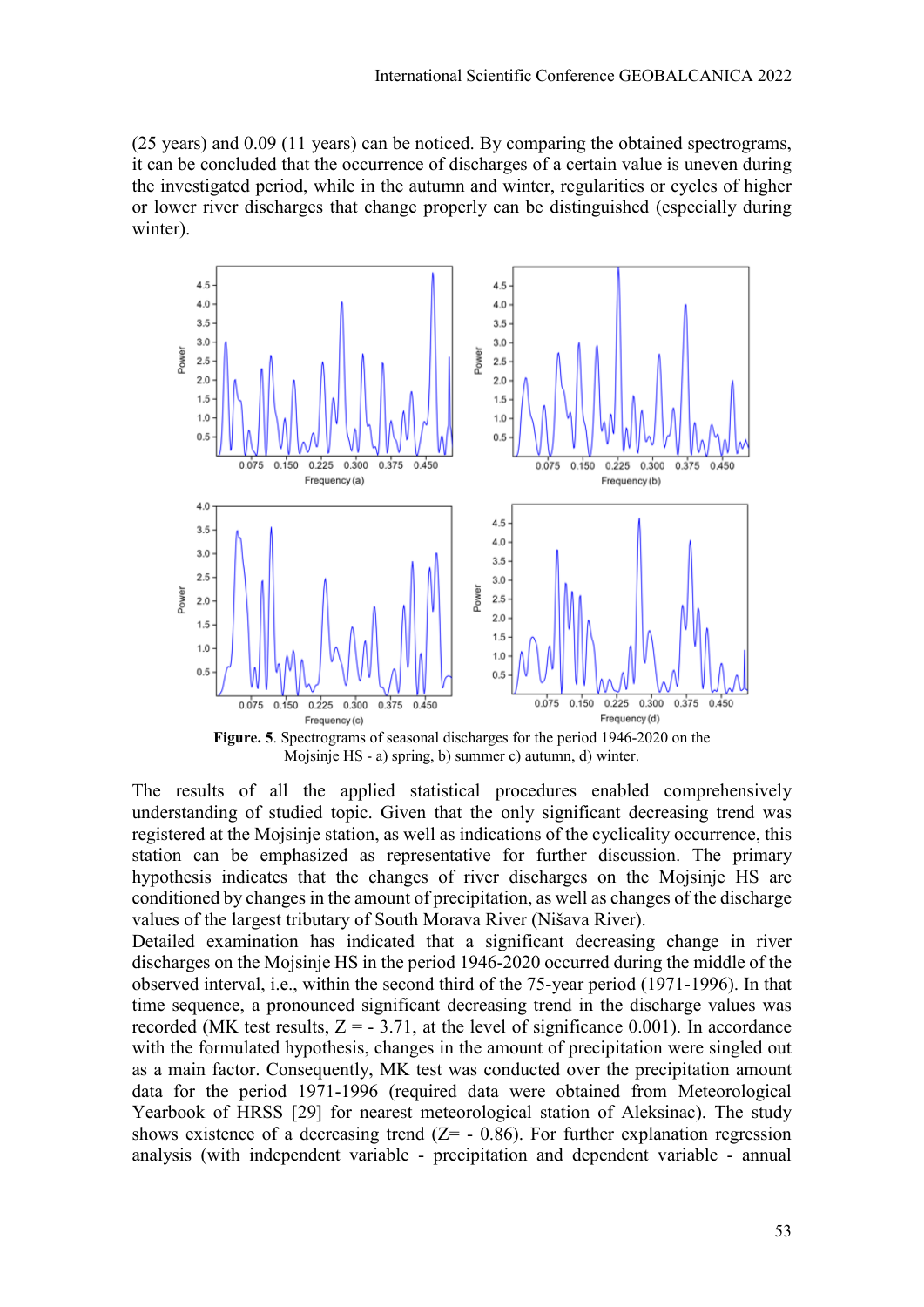discharge) was used. It reveals occurrence of strong dependence because regression coefficient had value 0.71. Finally, the use of spectral analysis and autocorrelation (average annual discharge and precipitation – 1971-1996) confirmed the important influence of precipitation variations on changes in river regimes. Comparative analysis of auto-correlograms (Fig. 6) pointed out that both variables range in the 95% confidence interval, as well as those certain regularities can be identified i.e., that negative changes in precipitation are accompanied by negative changes in discharge. The intensity and dynamic of these changes are not equal in the observed period, which implies that other factors have a special impact on discharge modifications, especially due to geographical position of the HS Mojsinje (most downstream station on the South Morava River and most affected by different anthropogenic activities). The results of spectral analysis revealed the occurrence of a periodicity (13.1 years) of the highest values of annual precipitation and discharge, but unlike the precipitation spectrum, several other smaller peaks clearly stand out in the discharge spectrum. Secondary peaks that are not proportional are greatly influenced by other physical-geographical and especially anthropogenic factors (accumulation construction in the South Morava River Basin, river regulations, water use, etc.).

In accordance with the achieved decreasing trend of discharge values on the Mojsinje HS, are the results obtained by other researchers [30], [16]. Langović [16] determined occurrence of decreasing trend at three HS on the Nišava River and its tributaries Temska and Jerma (pronounced and moderate significancy). Such dynamic of discharges in the last 50 years in the Nisava River Basin inevitably stands out as an important factor of regime variations of the downstream part of the South Morava River, given that Nišava River annually provides amount of 27.3 m3/s of water to South Morava (33% of the mean annual discharge at the Mojsinje HS).



**Figure. 6**. Comparative autocorrelation of mean annual discharge values and precipitation for the period 1971-1996

### **CONCLUSION**

The possibilities of using statistical programs, techniques and procedures in hydrological research are significant. Considering the current interests of hydrological studies, in addition to the quantification of hydrological phenomena and the use of mathematical and statistical methods to determine the state and prospects of their further development, it is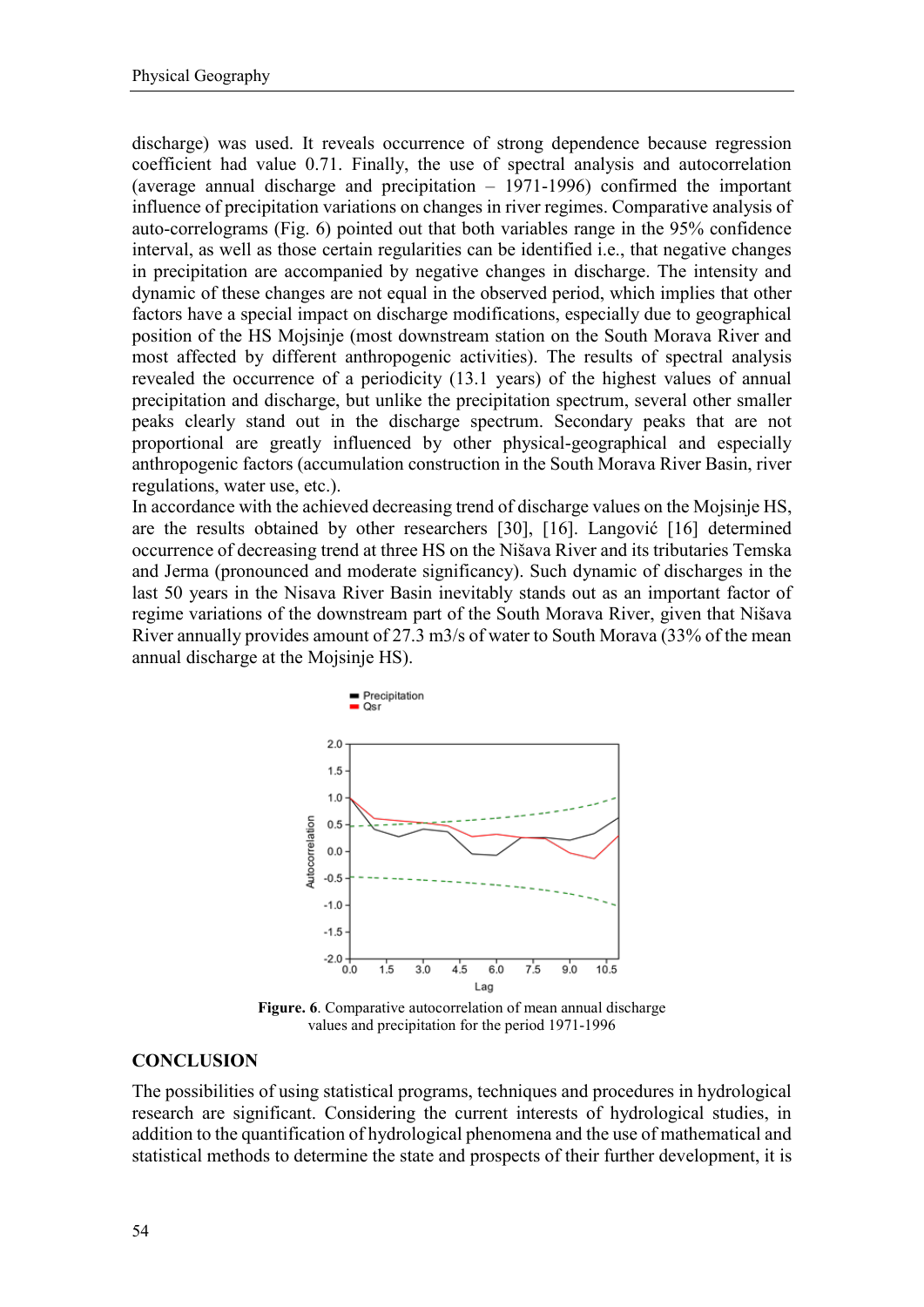necessary to use the results in an applicable way. The study of changes in the series of hydrological data in longer time series, and the observation of trends are significant for understanding the river regimes. Using non-parametric tests, it was determined that all stations are characterized by a slightly decreasing trend of discharges, which is in accordance with most rivers in southern Serbia (only on the HS Mojsinje with significance for the period 1946-2020). Based on the applied spectral analysis and autocorrelation, the time (periodicity) of the occurrence of certain discharges was noted. The most downstream HS Mojsinje was singled out and its data were specially analyzed due to occurrence of autumn discharge autocreation. Finally, the analysis of causes that led to the specific river discharge variations of the South Morava River was performed, corelating it to the precipitation factor. Changes of river discharges are proportional to variations in the amount of precipitation, which is proven by calculated regression coefficient (0.71) and determined autocorrelation, but based on results of spectral analysis, the influence of other factors, primarily anthropogenic, is also emphasized.

According to the findings, it can be concluded that the knowledge of variations of annual and seasonal discharge is important as it demonstrates the state of river regimes. The obtained data can serve as a relevant basis for further scientific research in context of detailed investigation of relations between variations in discharge and the dynamics of other physical-geographical processes characterized for the South Morava River Basin (riverbank erosion, soil erosion, torrents etc.). The length of the series of empirical data of 75 years corresponds approximately to the duration of mostly two cycles, which is relatively small for obtaining a more reliable regularities of repetition. Therefore, in the future, it is necessary to repeat the entire procedure after fulfilling the next period norm of 80 years. Also, future research must include a statistical analysis of changes in extreme values and daily discharges.

### **REFERENCES**

[1] Samsudin, R., Saad, P. & Shabri, A. (2011). River flow time series using least squares support vector machines. Hydrological Earth Syst. Sci., 15, 1835-1852.

[2] Blöschl, G., Hall, J., Viglione, A., Perdigão, R.A.P., Parajka, J., Merz, B., Lun, D., Arheimer, B., Aronica, G.T., Bilibashi, A., Boháč, M., Bonacci, O., Borga, M., Čanjevac, I., Castellarin, A., Chirico, G.B., Claps, P., Frolova, N., Ganora, D., Gorbachova, L., Gül, A., Hannaford, J., Harrigan, S., Kireeva, M., Kiss, A., Kjeldsen, T.R., Kohnová, S., Koskela, J.J., Ledvinka, O., Macdonald, N., Mavrova-Guirguinova, M., Mediero, L., Merz, R., Molnar, P., Montanari, A., Murphy, C., Osuch, M., Ovcharuk, V., Radevski, I., Salinas, J.L., Sauquet, E., Šraj, M., Szolgay, J., Volpi, E., Wilson, D., Zaimi, K. & Živković, N. (2019). Changing climate both increases and decreases European river floods. Nature, 573, 108-111.

[3] Rojas, I. & Castelle, B. (2021). Climate Control of Multidecadal Variability in River Discharge and Precipitation in Western Europe. Water, 13, 257. [4] Piniewski, M., Marcinkowski, P. & Kundzevicz, Z. (2018). Trend detection in river flow indices in Poland. Acta Geophysica, 66(8).

[5] Schumm, S. (2005). River Variability and Complexity. Cambridge University Press

[6] Huang, Y., Schmitt, F., Lu, Z. & Liu Y. (2009). Analysis of daily river flow fluctuations using empirical mode decomposition and arbitrary order Hilbert spectral analysis. Journal of Hydrology, 373, 103-111.

[7] Fleming, S., Levenue, M., Aly, A. & Adams, A. (2002). Practical applications of spectral analysis to hydrologic time series. Special Issue: The future of Disturbuted Hydrological Modeling, 16(2), 565-574.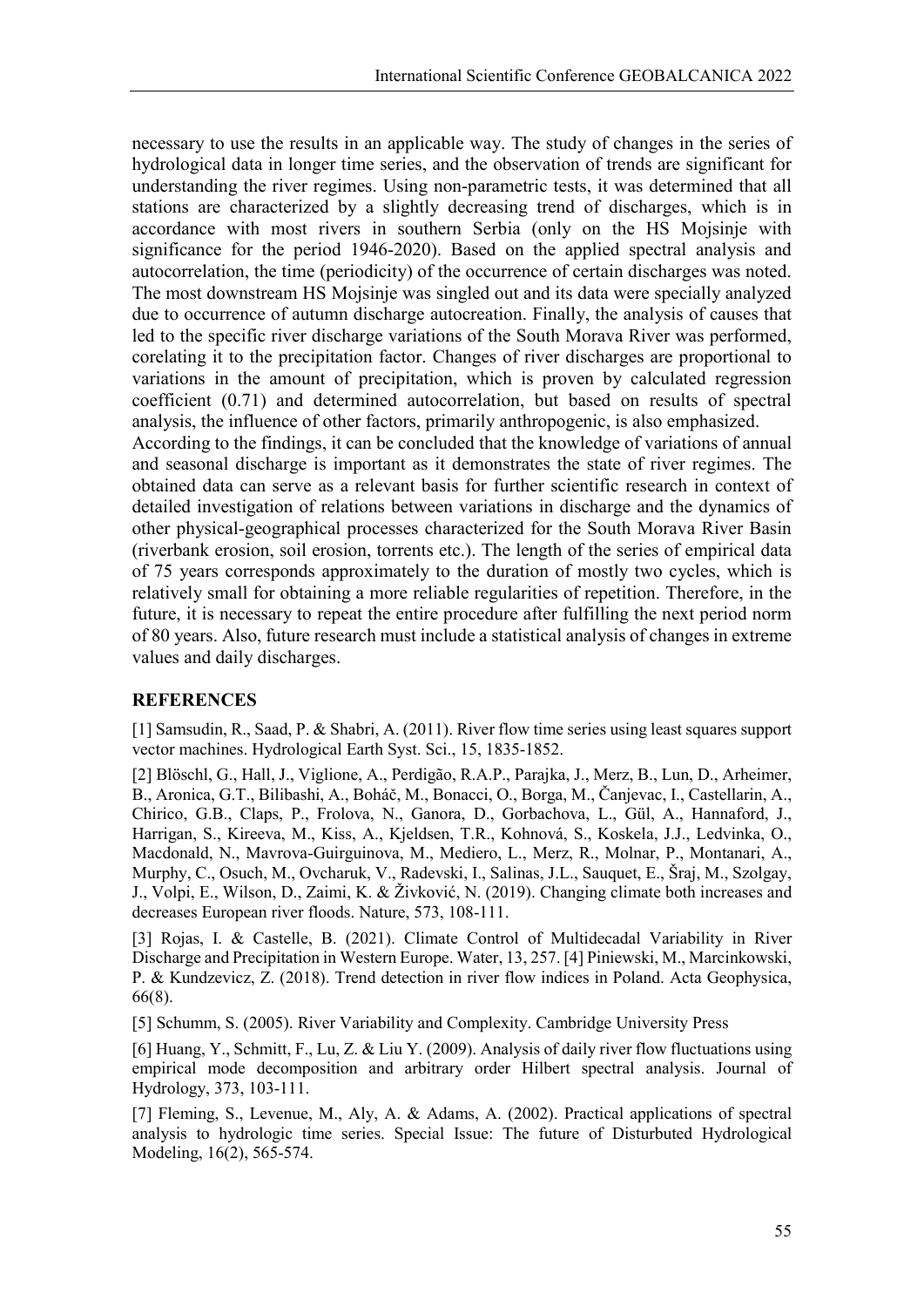[8] Sang, Y., Wang, Z. & Liu, C. (2012). Period identification in hydrologic time series using empirical mode decomposition and maximum entropy spectral analysis. Journal of Hydrology, 424-425, 154-164.

[9] Roshani, M., Ramazanipour, M., Sotoudeh, F. & Avely, J. (2012). The analysis of trend and cycle between rainfall and discharge in Ghaleroudkhan basin. World applied sciences journal, 16(2), 244-249.

[10] Mirzaee, Y. (2017). Spectral analysis of flow – precipitation fluctuations in Dinevar basin. Iran-water resource research, 13(1).

[11] Smith, L., Turcotte, S. & Isack, B. (1998). Stream flow characterization and feature detection using a discrete wavelet transform. Hydrological Processes. DOI: https://doi.org/ 10.1002.

[12] Chang, C-M. & Yeh, M. (2018). Spectral analysis of temporal non-stationary rainfall-runoff processes. Journal of Hydrology, 559,84-88.

[13] Volchak, A., Choinski, A., Kirviel, I. & Parfomuk, S. (2017). Bulletien of Geography, Physical Geographical Series, 12, 51-58.

[14] Chen, X., Wang, X. & Lian, J. (2021). Applicability Study of Hydrological Period Identification Methods: Application to Huayuankou and Lijin in the Yellow River Basin, China. Water, 13, 1265.

[15] Гавриловић, Љ. & Дукић, Д. (2014). Реке Србије, 2. прерађено издање. Београд: Завод за уџбенике.

[16] Langović, M. (2019). Annual and seasonal variations of river discharges in the South Morava River Basin (Republic of Serbia). In proceedings of International Scientific Symposium New trends in Geography, Ohrid, Republic of North Macedonia (p. 27-36). Ohrid: Macedonian Geographical Society. ISBN: 978-608-65155-6-0.

[17] RHSS (1946-2021). Hydrological Yearbooks. Belgrade.

[18] Sun, S., Barraud, S., Castebrunet, H., Aubin, J.B & Marmonier P. (2016). Long – term trend evolution of the temperature of the groundwater upstream and downstream a stormwater infiltration basin. Conference Novatech

[19] Langović, M., Manojlović, S. & Čvorović, Z. (2017). Trends of mean annual river discharges in the Zapadna Morava River Basin. Bulletin of the Serbian Geographical Society, 97(2), 19-45.

[20] Popov, T., Gnjato, S. & Trbić, G. (2017). Trends in frost days in Bosnia and Herzegovina. Bulletien of the Serbian Geographical Society, 97(1), 35-55.

[21] Das, S. & Banerjee, S. (2021). Investigation of changes in seasonal streamflow and sediment load in the Subarnarekha-Burhabalang basins using Mann-Kendall and Pettitt tests. Arabian Journal of Geosciences, 14, 946.

[22] Davis, J.C. (1986). Statistics and data analysis in Geology. Hoboken: Jogn Wiley & Sons.

[23] Zamani, R., Mirabbasi, R., Abdollahi, S. & Jhajharia, D. (2016). Streamflow trend analysis by considering autocorrelation structure, long-term persistence, and Hurst coefficient in a semiarid region of Iran. Theor. Appl. Climatol., DOI 10.1007/s00704-016-1747-4.

[24] Kite, G. (1989). Use of time series analysis to detect climate change. Journal of Hidrology 11(1), 259 -279.

[25] Lall, U. & Mann, M. (1995). The Great Salt Lake: a barometer of low – frequency climate variability. Water Resources Research 31(10), 2503 – 2515.

[26] Pavlić, K. (2016). Regionalna hidrološka analiza Krškog Porečja Kupe. Doktorski rad. Rudarsko – geološko – naftni fakultet, Sveučilišta u Zagrebu.

[27] Jukić, D. & Denić – Jukić, V. (2011). Partial spectral analysis of hydrological time series. Journal of Hydrology, 400, 223-233.